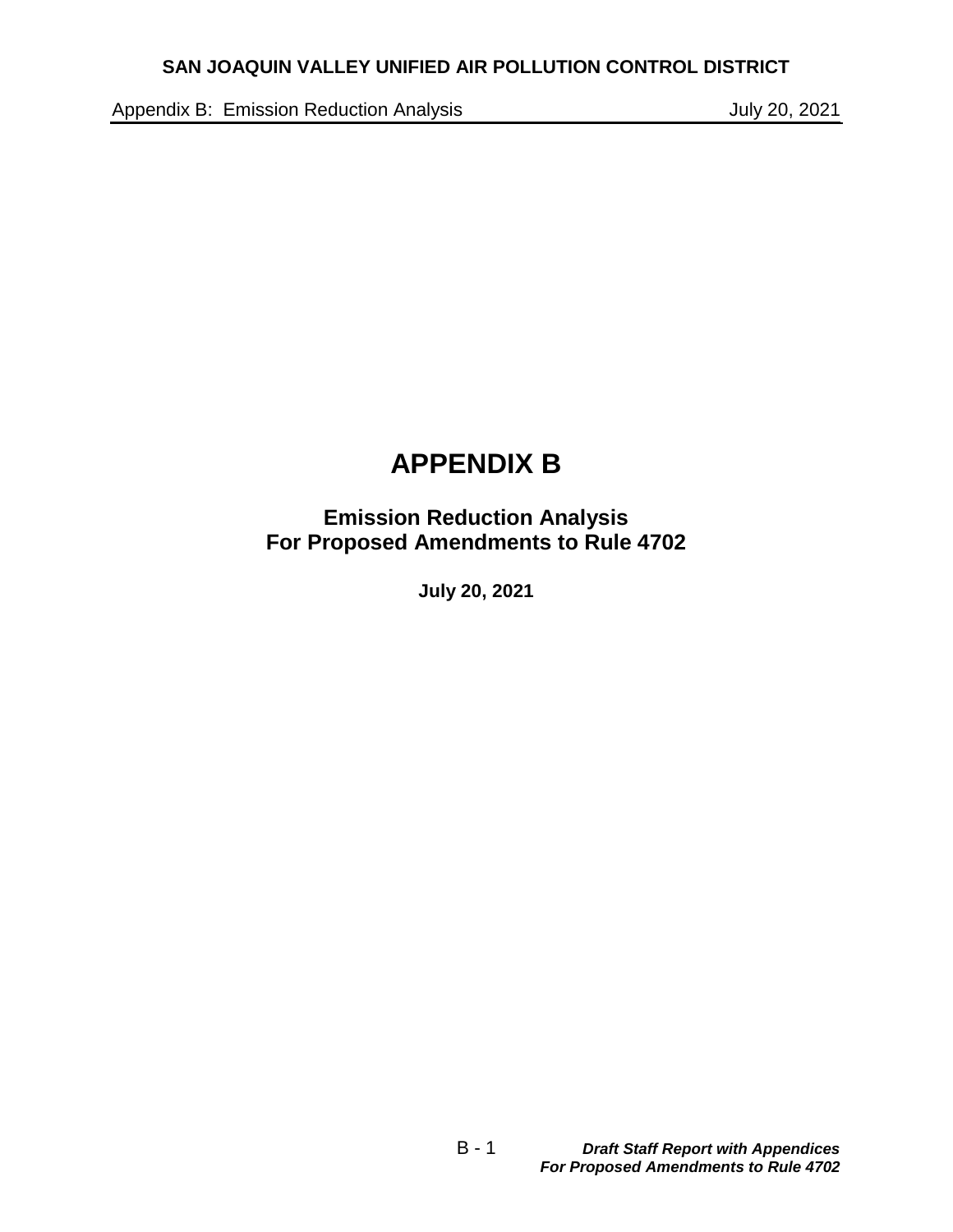Appendix B: Emission Reduction Analysis **Accord 2014** July 20, 2021

This page intentionally blank.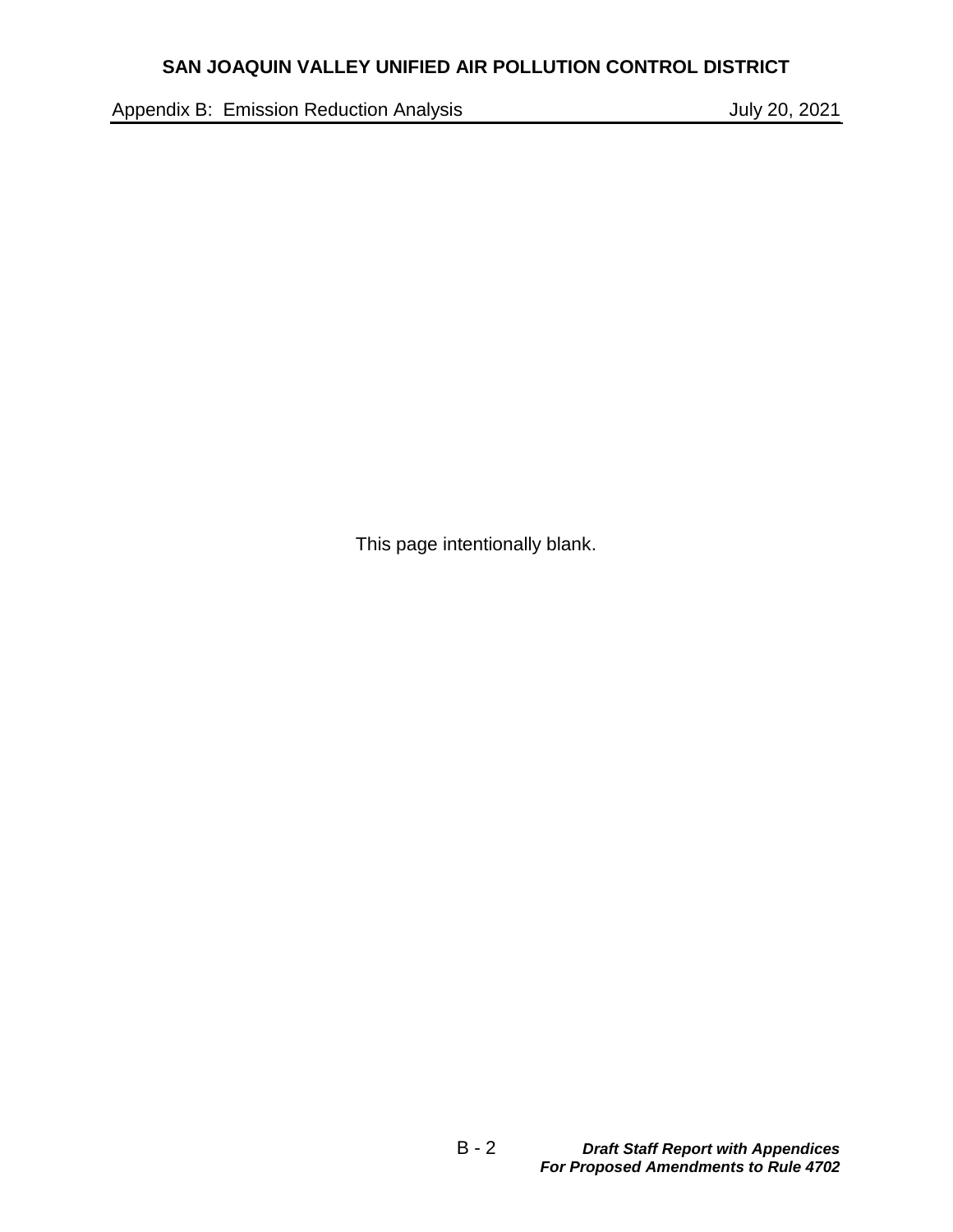#### **I. SUMMARY**

The purpose of this rule project is to obtain as much reductions of nitrogen oxides (NOx) and Volatile Organic Compounds (VOC) emission from the source category as expeditiously practical, technologically feasible, and economically reasonable. The District committed to amending Rule 4702 as part of the *2018 PM2.5 Plan*. This appendix details the calculations and assumptions used to estimate the NOx and VOC emission reductions associated with the proposed amendments to Rule 4702.

Emission reductions were estimated using permit conditions of each individual affected engine and the proposed rule's emission limits. **[Table 1](#page-2-0)** shows the percent emission reductions estimated to be achieved from the baseline emissions for spark-ignited engines, and the number of engines that would be affected in each rule category.

<span id="page-2-0"></span>**Table 1 – Summary of NOx and VOC Percent Reductions from Spark-Ignited Engines**

| <b>Affected Engine</b><br>Category | <b>Total</b><br><b>Engines</b> | <b>Affected</b><br><b>Engines</b> | <b>Total Rated</b><br><b>Power</b><br>(bhp) | <b>NOx</b><br><b>Reduction</b> | <b>VOC</b><br><b>Reduction</b> | Year |
|------------------------------------|--------------------------------|-----------------------------------|---------------------------------------------|--------------------------------|--------------------------------|------|
| <b>Rich-Burn</b>                   | 223                            | 78                                | 148,539                                     | 8%                             | 39%                            | 2024 |
| Lean-Burn                          | 69                             | 42                                | 137,281                                     | 48%                            | 83%                            | 2024 |
| <b>AO Lean-Burn</b>                | 150                            | 115                               | 45,141                                      | 56%                            | 81%                            | 2030 |
| <b>AO Rich-Burn</b>                | 364                            | 359                               | 80,290                                      | 87%                            | 62%                            | 2024 |
| <b>Total</b>                       | 806                            | 594                               | 411,255                                     | 48%                            | 76%                            | 2030 |

# **II. BACKGROUND**

There are two types of spark-ignited engines that would be affected by the proposed rule changes: rich-burn and lean-burn engines. District staff estimates that there are 223 rich-burn engines and 69 lean-burn non-emergency-standby engines that are currently under permit with the District and are subject to Rule 4702. There are an additional estimated 364 rich-burn and 150 lean-burn engines that are used at agricultural operations within the District.

As further detailed earlier in this staff report, effective NOx emission control equipment for rich-burn engines includes non-selective catalytic reduction systems (NSCR). For lean-burn engines, the most common NOx emission control equipment is selective catalytic reduction (SCR). Both control systems require catalysts to convert NOx to nitrogen gas. NSCR tends to be less expensive to install and operate than a SCR system, but requires high temperature at the engine's outlet in order to be effective. NSCR is usually installed on rich-burn engines, and SCR is a control that is only able to be utilized for lean-burn engines.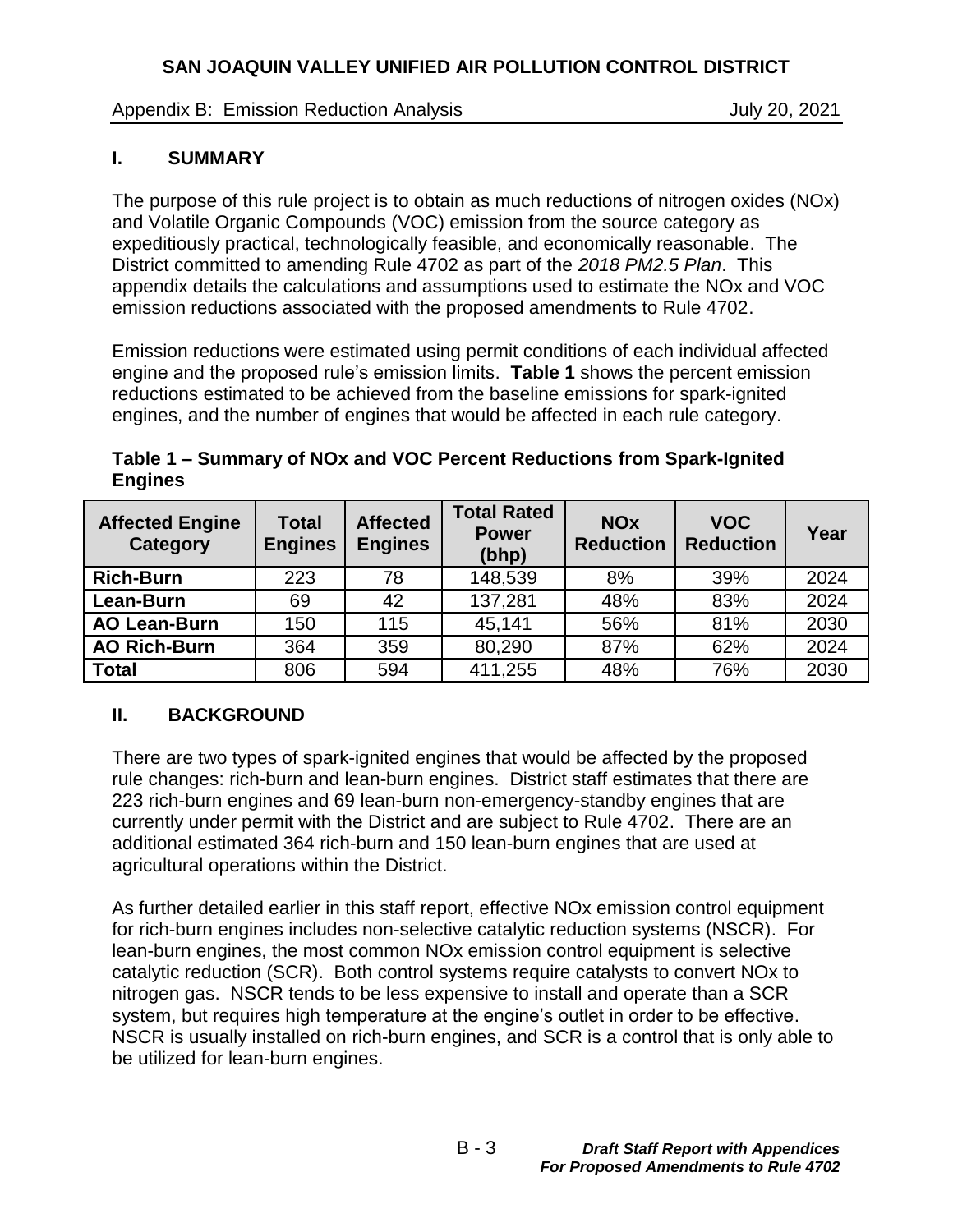Appendix B: Emission Reduction Analysis **All Accords** July 20, 2021

Currently, the District does not take State Implementation Plan (SIP) credit for emissions reductions achieved through fee payment programs and related monetary incentive programs. However, as the fee payment program within this rule is proposed to sunset in 2023, the District will be proposing to take SIP credit for the emission reductions estimated to be achieved through this rule amendment.

#### **III. EMISSION REDUCTION ANALYSIS**

It is the District's experience that, when an emission limit is reduced, a small percentage of operators will choose to replace their internal combustion (IC) engines with electric motors, rather than retrofit with an emission control system. It would be speculative, at best, to determine which engines may be electrified as a result of this rule amendment, therefore the following emission reduction analysis does not include any estimate of NOx reductions for electrification. District staff will be quantifying the emissions achieved through the existing District Ag Pump Replacement incentive program in a separate reporting effort.

## **A. Affected Engines**

District staff queried the Permit Services Permits Database for spark-ignited engines. The returned records were then sorted into one of three groups: emergency standby/dormant engines; rich-burn engines; and lean-burn engines. The emergency standby engines and dormant engines were removed from the analysis. The information about the remaining engines' facility and the permit information were scrutinized to estimate which engines would fit into one of six categories: limited-use, cyclic-loaded field gas fueled, waste gas fueled, two-stroke gaseous fueled greater than 50 brake horsepower (bhp) and less than 100 bhp, gas compression, or not listed above engine definitions. The number of affected engines and estimated emissions reductions from the potential to emit baseline for each rule category are shown in the table below.

| <b>Affected Engine</b><br>Category | <b>Number</b><br><b>Affected</b><br><b>Engines</b> | <b>Total Rated</b><br>Power (bhp) | <b>Estimated NOx</b><br><b>Reductions (tpy)</b> | <b>Estimated VOC</b><br><b>Reductions (tpy)</b> |  |
|------------------------------------|----------------------------------------------------|-----------------------------------|-------------------------------------------------|-------------------------------------------------|--|
| <b>Rich-Burn</b>                   | 78                                                 | 43,112                            | 13.4                                            | 194.2                                           |  |
| Lean-Burn                          | 42                                                 | 85,211                            | 500.3                                           | 2118.5                                          |  |
| <b>AO Lean-Burn</b>                | 115                                                | 31,407                            | 86.8                                            | 115.3                                           |  |
| <b>AO Rich-Burn</b>                | 359                                                | 79,217                            | 133.5                                           | 82.9                                            |  |
| <b>Total</b>                       | 594                                                | 238,947                           | 734.0                                           | 2510.9                                          |  |

#### **Table 2 – Summary of NOx and VOC Emissions Reductions**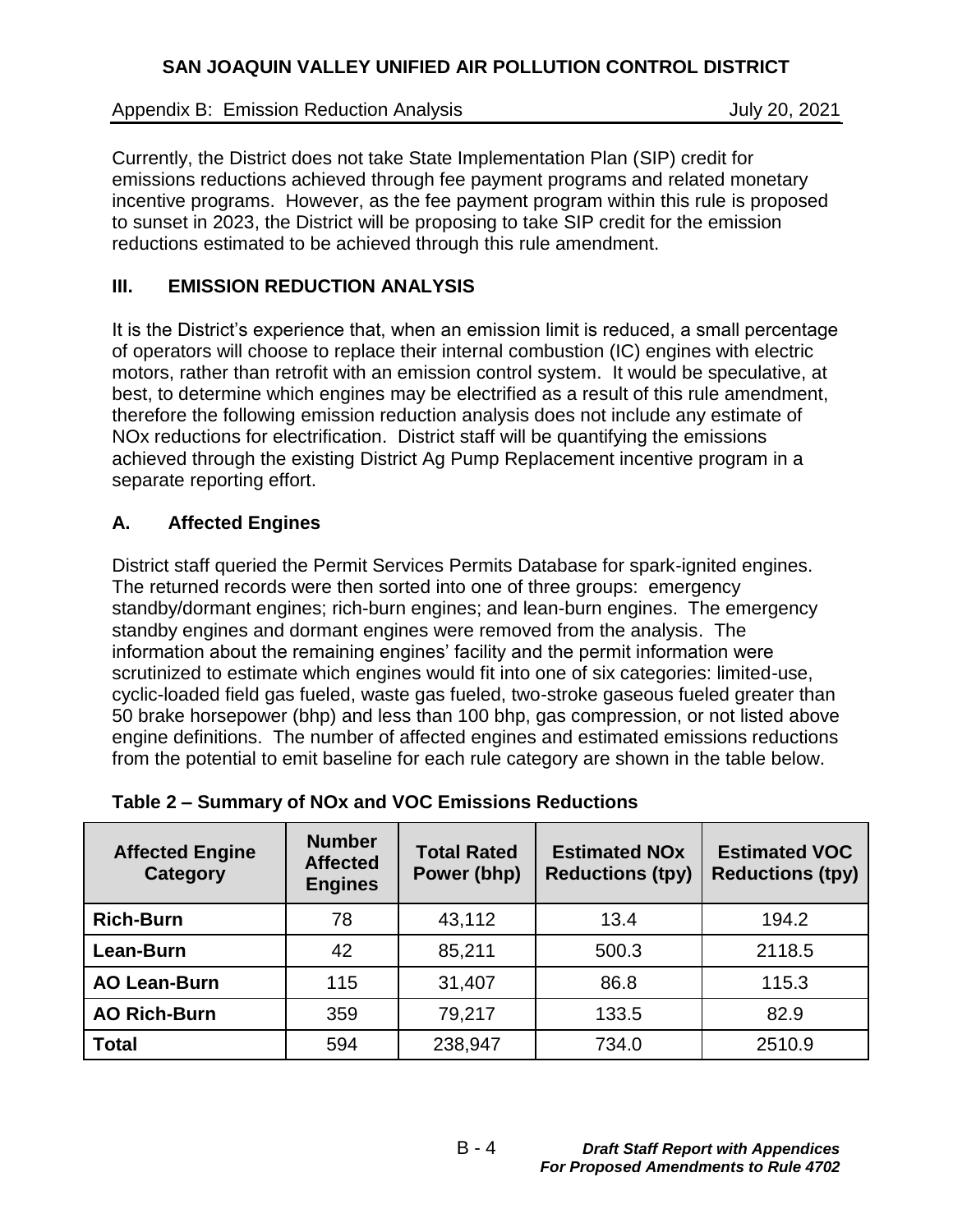# **B. Emission Reduction Calculation Methodology**

An emissions factor is a representative value that attempts to relate the quantity of a pollutant released to the atmosphere with an activity associated with the release of that pollutant. These factors are usually expressed as the weight of pollutant divided by a unit weight, volume, distance, or duration of the activity emitting the pollutant (e.g., pounds of NOx emitted per hour). Such factors facilitate estimation of emissions from various sources of air pollution. In most cases, these factors are simply averages of all available data of acceptable quality, and are generally assumed to be representative of long-term averages for all facilities in the source category (i.e., a population average).

The general equation for emissions estimation is<sup>1</sup>:

$$
E = A \times EF \times (1 - \frac{ER}{100}) \tag{1}
$$

Where:

 $E =$ emissions;  $A =$  activity rate; EF = emissions factor; and ER = overall emission reduction efficiency, %.

In order to use Equation 1 to estimate the emissions for the proposed revisions to Rule 4702, District staff prepared emissions factors for permitted engines in pounds of pollutant per hour of operation for both NOx and VOC. Rule and permit limits for engines are expressed in parts per million by volume (ppmv) and required conversion. To start, District staff applied EPA Method 19<sup>2</sup> to convert from ppmv to lb/MMBtu, as follows:

$$
E_h = C_d F_d \frac{^{20.9}}{^{20.9 - \%0} 2d}
$$
 (2)

Where:

 $E_h$  = Emissions per heat content of fuel, in lb/MMBtu

 $C_d$  = Pollutant concentration, dry basis in lb/scf;

 $F_d$  = Volume of combustion components per unit of heat content in scf/MMBtu;  $%O_{2d}$  = Concentration of oxygen on a dry basis, in percent.

Default values for  $F_d$  are provided by EPA Method 19, for natural gas, propane, or butane the value is 8,710 scf/MMBtu determined at standard conditions including a temperature of 68<sup>o</sup>F. However, the District uses standard temperature of 60<sup>o</sup>F, so that value must be converted resulting in 8,578 scf/MMBtu. Rule 4702 uses a standard

 $\overline{a}$ <sup>1</sup> https://www.epa.gov/air-emissions-factors-and-quantification/basic-information-air-emissions-factorsand-quantification

<sup>2</sup> https://www.epa.gov/sites/production/files/2017-08/documents/method\_19.pdf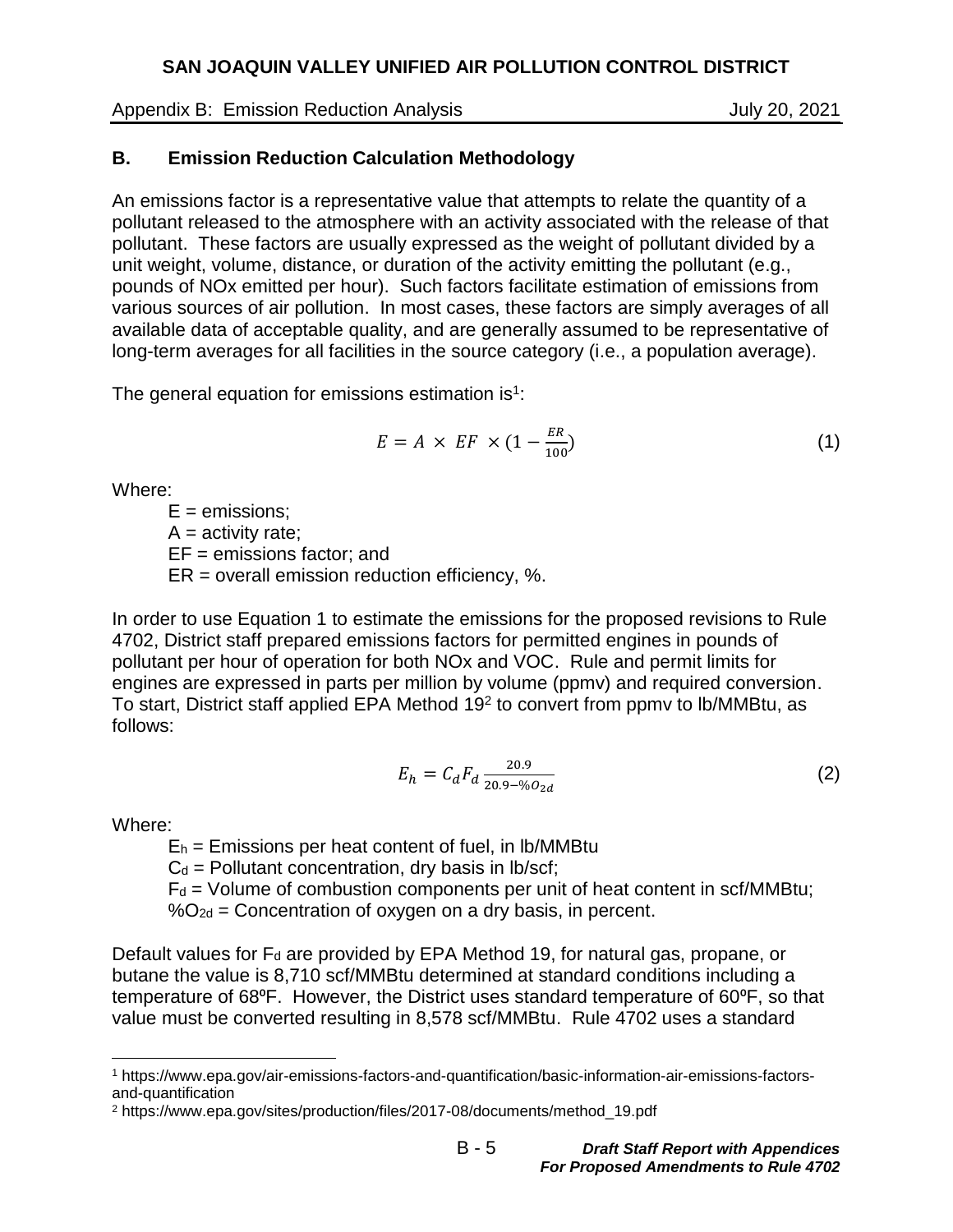oxygen concentration (% $O_{2d}$ ) value of 15%. Pollutant concentration ( $C_d$ ) is converted from ppmv as measured to lb/scf for this calculation. To accomplish this conversion, staff used the following equation:

Where:

$$
C_d = \frac{ppmv}{10^6} \times \frac{PMM}{StdVol}
$$
 (3)

 $Cd =$  Pollutant concentration, per Equation 2; ppmy = The permitted concentration limit of pollutant corrected to 15%  $O_2$ ; PMM = The pollutant molecular mass, in lb/lb-mol; StdVol = The standard volume of a lb-mol of gas in scf/lb-mol.

Concentration limits were obtained from engine permits. Pollutant molecular mass for NOx was taken as 46 lb/lb-mol as NO2, and for VOC is 16 lb/lb-mol as CH4. Standard volume of a lb-mol of gas at District standard temperature is 379.5 scf/lb-mol.

The output of Equation 2 is in lb/MMBtu of fuel. To prepare a value that can be scaled to engine size and hours of operation staff converted to pounds per break horsepower hour (lb/bhp-hr) requiring an engine efficiency and unit conversion constants, as follows:

$$
E_w = \frac{E_h}{Eff} \times \left(\frac{1 \text{ MMBtu}}{10^6 \text{ Btu}}\right) \times \left(\frac{2.545 \text{ Btu}}{1 \text{ bhp} - hr}\right) \tag{4}
$$

Where:

 $E_w =$  Emissions per unit work, in lb/bhp-hr;

 $E_h$  = Emissions per heat content of fuel, in Ib/MMBtu from Equation 2;

Eff = Engine efficiency, a unitless number.

A typical internal combustion engine efficiency, used for these calculations is 0.3 or 30%.

To determine the emissions factor to use in Equation 1, individual engine ratings in hp are used with a load factor based on the application, as follows:

$$
EF = E_w \times P \times LF \tag{5}
$$

Where:

 $EF = E$ missions factor, in  $lb/hr$ ;

 $E_w =$  Emissions per unit work, in lb/bhp-hr from Equation 4;

 $P =$  Engine rated power, in bhp;

LF = Load factor, a unitless number.

The load factor for 0.8 or 80% for agricultural engines, and 1.0 or 100% for all other engines.

Finally, the overall emission reduction efficiency (ER in Equation 1) is based on the percent reduction from the permit limit to the proposed rule limit. Calculated as follows: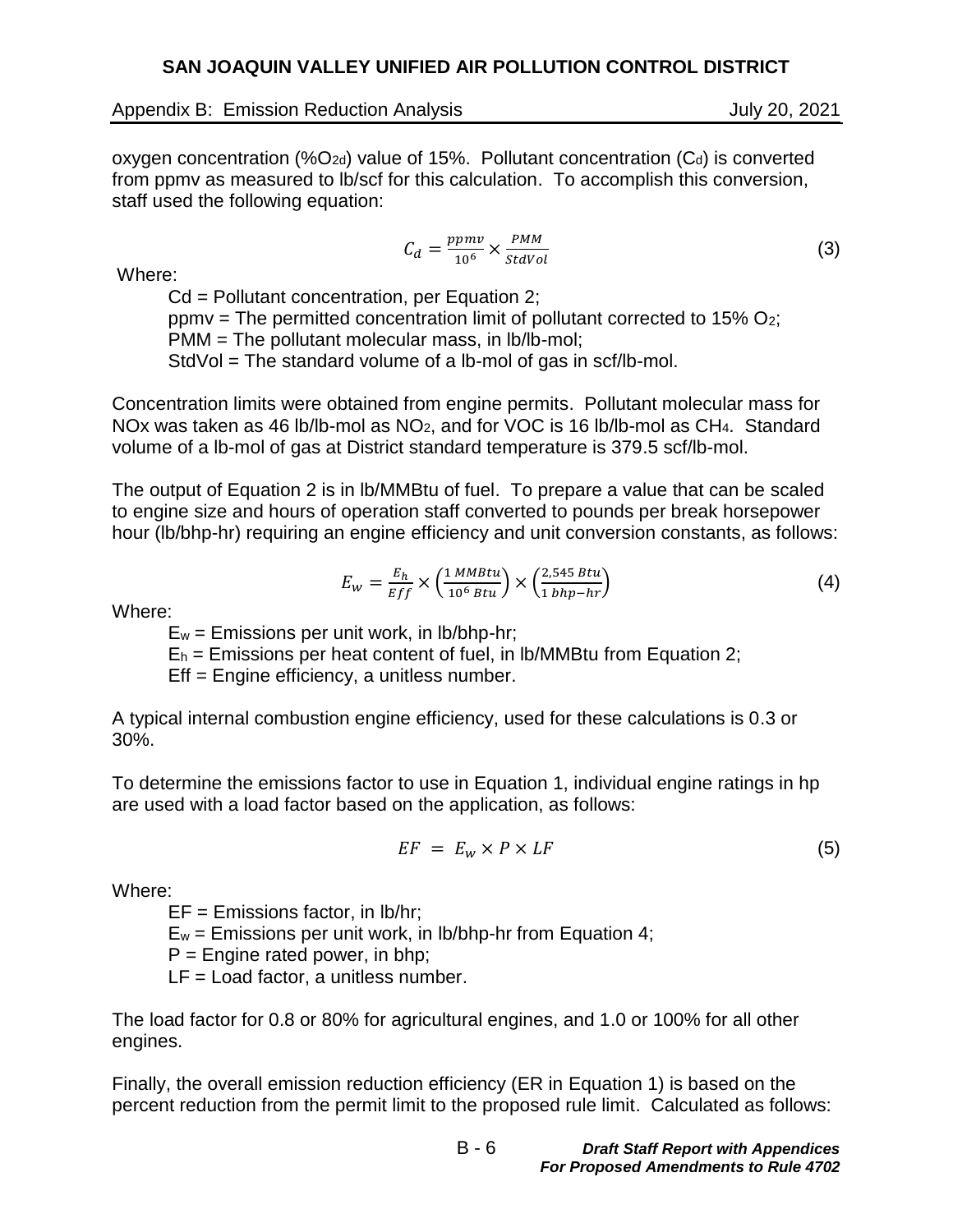$$
ER = \frac{PL - RL}{PL} \tag{6}
$$

Where:

ER = overall emission reduction efficiency, %.

 $PL = Permit limit$ , in ppmv @ 15% O2

 $RL =$  Proposed Rule 4702 Limit, in ppmv  $@$  15% O2

Activity for permitted engines was taken to be 4,000 hr/yr for non-agricultural limited use engines, 8,760 hr/yr for other non-agricultural engines, and 1,800 hr/yr for agricultural engines.

#### **Example NOx Calculation**

Bhp rating  $= 191$  bhp Permit Limit for  $NOx = 25$  ppmv @ 15% O2 Proposed Limit for  $NOx = 11$  ppmv @ 15% O2 Annual Hours of Operation: 4,000 hour/yr

Starting with Equation 3:

$$
C_d = \frac{25}{10^6} \times \frac{46 \, lb/_{lb-mol}}{379.5 \, scf/_{lb-mol}} = 3.03 \times 10^{-6} \, lb/_{Scf} \tag{7}
$$

Then applying Equation 2:

$$
E_h = 3.03 \times 10^{-6} \frac{lb}{scf} \times 8.578 \frac{scf}{MMBtu} \times \frac{20.9}{20.9 - 15} = 0.0921 \frac{lb}{MMBtu}
$$
 (8)

Then applying Equation 4:

$$
E_w = \frac{0.0921 \, lb_{\text{/MMBtu}}}{0.3} \times \left(\frac{1 \, MMBtu}{10^6 \, Btu}\right) \times \left(\frac{2.545 \, Btu}{1 \, bhp - hr}\right) = 0.000781 \, lb_{\text{/}bhp - hr} \tag{9}
$$

Then applying Equation 5:

$$
EF = 0.000781 \frac{lb}{bhp - hr} \times 191 \, bhp \times 1 = 0.149 \frac{lb}{hr} \tag{10}
$$

Determining the emission reduction efficiency using Equation 6:

$$
ER = \frac{25\,ppmv - 11\,ppmv}{25\,ppmv} = 0.56 = 56\% \tag{11}
$$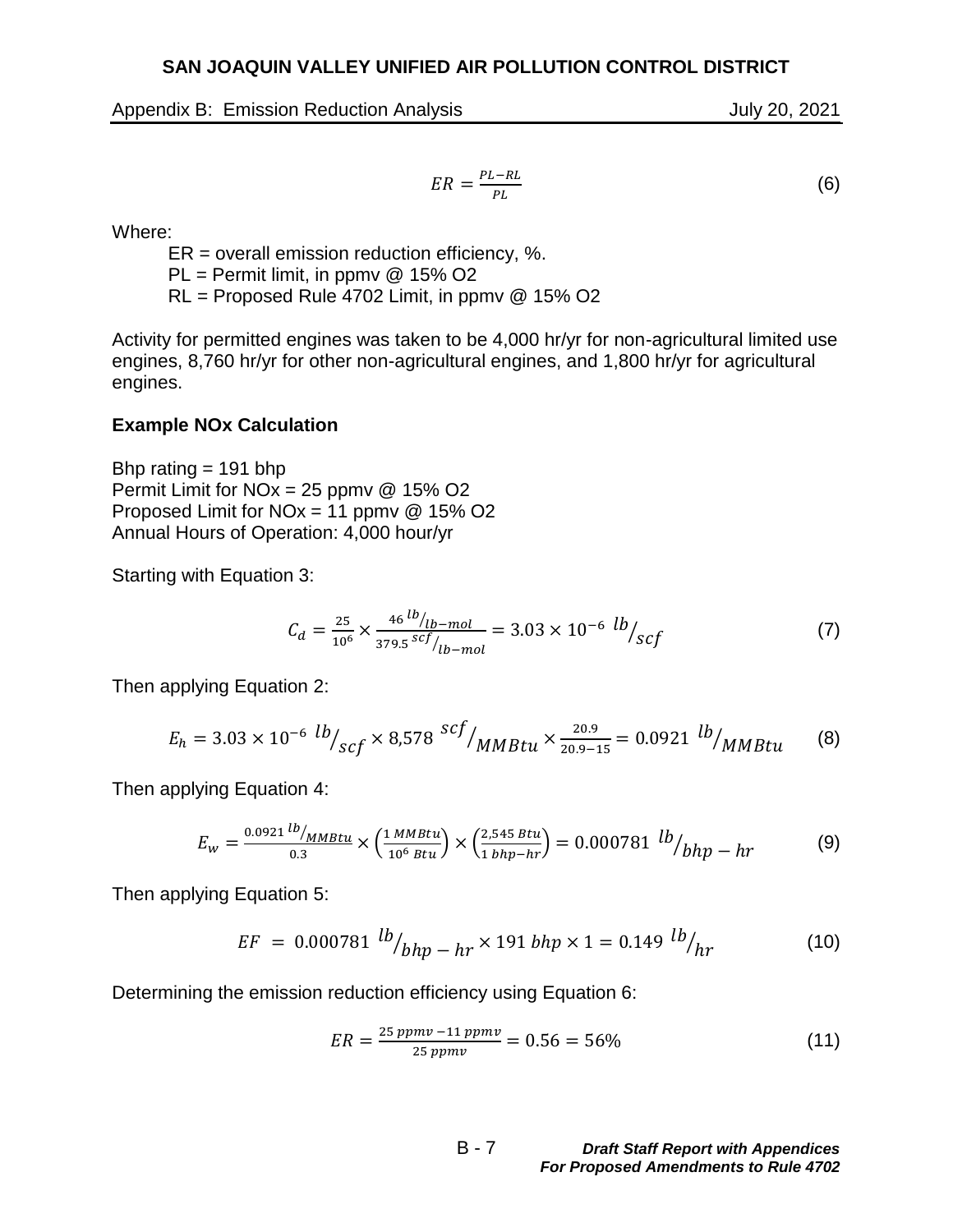Finally, applying Equation 1:

$$
E = 4,000 \ hr \times 0.149 \ \frac{lb}{hr} \times \left(1 - \frac{56}{100}\right) = 262.59 \ \frac{lb}{yr} \tag{12}
$$

Thus, the estimated annual emissions for this example engine after complying with proposed new limits of the proposed amendments to Rule 4702 would be 262.59 lb/yr NOx, or 0.131 tpy NOx. Subtracting this from the same calculation with no reductions from Equation 6 would provide the emissions reduction estimate for this engine.

These calculations were performed for every permitted engine expected to be affected by the proposed Rule 4702. Detailed results of these calculations can be found **[Table](#page-9-0) 8** at the end of this Appendix.

## **C. SIP Credit from Proposed Rule**

The emissions reductions calculated above are based on the potential to emit for permitted engines in the Valley, and were used in cost-effectiveness calculations in Appendix C. However, in order to determine the emissions reductions that may be applied to commitments in the SIP, the reductions must be normalized to the planning inventory used in the analysis for the *2018 PM2.5 Plan*. The *2018 PM2.5 Plan* inventory for Engines from CEPAM v. 1.05 is shown in **[Table](#page-7-0) 3**.

| <b>Pollutant</b> | 2020 | 2022 | 2023 | 2024 | 2025 | 2026 | 2028 | 2029 | 2030 |
|------------------|------|------|------|------|------|------|------|------|------|
| <b>NOx</b>       | 6.18 | 5.72 | 5.52 | 5.34 | 5.16 | 5.00 | 4.67 | 4.51 | 4.36 |
| <b>VOC</b>       | 0.80 | 0.75 | 0.73 | 0.71 | 0.69 | 0.67 | 0.64 | 0.63 | 0.61 |

<span id="page-7-0"></span>**Table 3 – Annual Average Emissions Inventory from Engines (tpd)**

The emissions reduction calculations performed in this analysis focus on spark ignited engines subject to more stringent emissions requirements in the proposed amendment. As a result, normalizing the emissions reductions should be based only on the portion of the inventory specific to spark ignited engines. The emissions inventory is divided into categories based on source type, fuel, and other factors with each category represented by an emissions inventory code (EIC). Overall, Rule 4702 affects 28 EICs and of those only 15 are spark ignited engines. **[Table](#page-7-1) 4** lists the EICs that represent spark ignited internal combustion engines.

<span id="page-7-1"></span>

| <b>EIC</b>        | <b>EIC Summary</b>                          |
|-------------------|---------------------------------------------|
| 010-040-0110-0000 | Reciprocating Engines Fueled By Natural Gas |
| 020-040-0110-0000 | Reciprocating Engines Fueled By Natural Gas |
| 030-040-0110-0000 | Reciprocating Engines Fueled By Natural Gas |
| 030-040-0124-0000 | Reciprocating Engines Fueled By Propane     |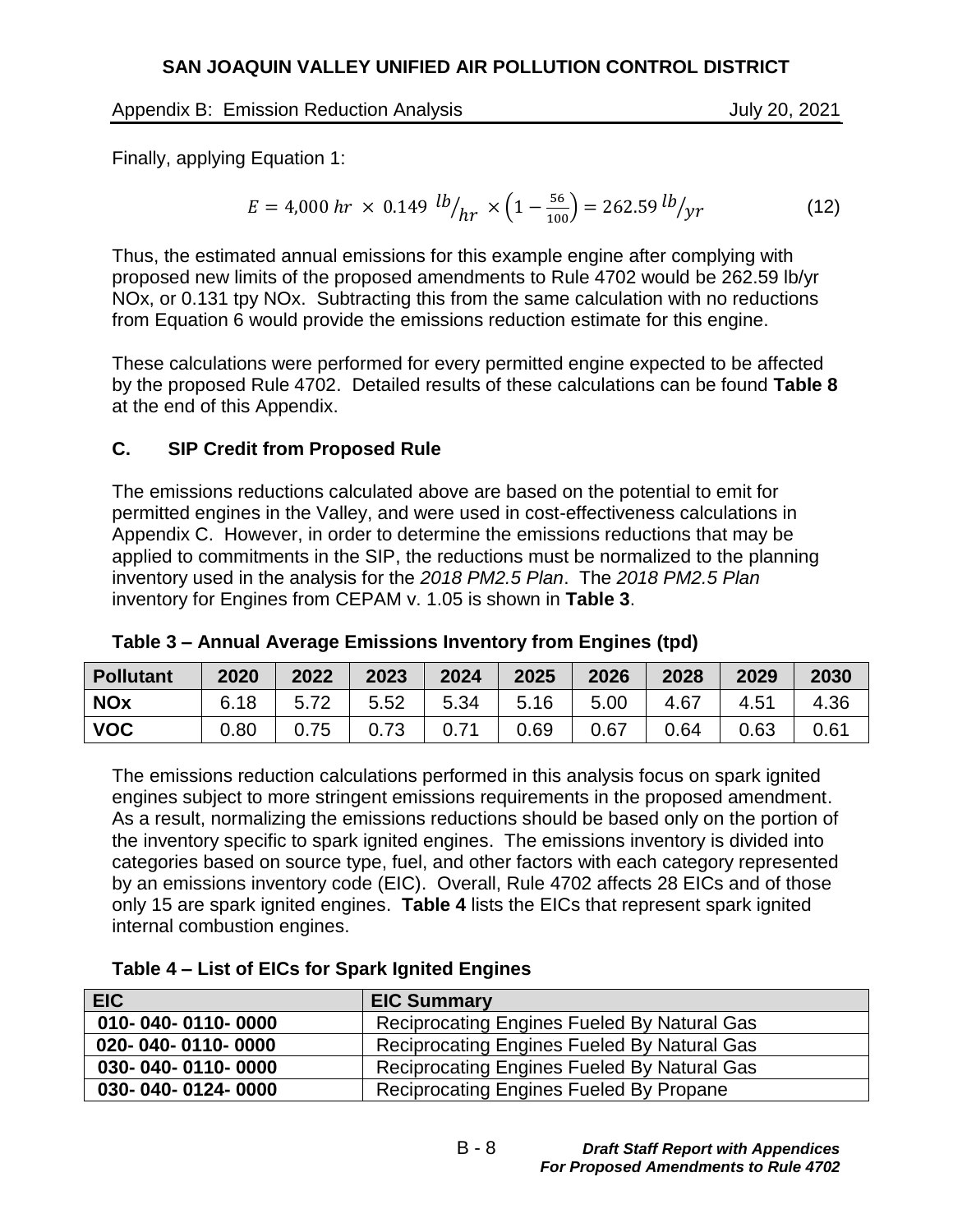#### Appendix B: Emission Reduction Analysis **All Accords** July 20, 2021

| <b>EIC</b>        | <b>EIC Summary</b>                                   |
|-------------------|------------------------------------------------------|
| 040-040-0110-0000 | Reciprocating Engines Fueled By Natural Gas          |
| 050-040-0012-0000 | Reciprocating Engines with Unspecified Fuel          |
| 050-040-0110-0000 | Reciprocating Engines Fueled By Natural Gas          |
| 050-040-0124-0000 | Reciprocating Engines Fueled By Propane              |
| 052-040-0110-0000 | Reciprocating Engines Fueled By Natural Gas          |
| 052-042-0110-0000 | AG. Irrigation I. C. Engines Fueled By Natural Gas   |
| 060-040-0110-0000 | Reciprocating Engines Fueled By Natural Gas          |
| 060-040-0124-0000 | Reciprocating Engines Fueled By Propane              |
| 060-040-0142-0000 | Reciprocating Engines Fueled By Landfill Gas         |
| 060-040-0146-0000 | Reciprocating Engines Fueled By Digester Gas         |
| 060-040-1100-0000 | Reciprocating Engines Fueled By Unspecified Gasoline |

The total emissions from the EICs are provided in **[Table](#page-8-0) 5**.

<span id="page-8-0"></span>

| Table 5 – Annual Average Emissions Inventory from Spark Ignited Engines (tpd) |  |  |  |
|-------------------------------------------------------------------------------|--|--|--|
|-------------------------------------------------------------------------------|--|--|--|

| <b>Pollutant</b> | 2020 | 2022 | 2023     | 2024 | 2025 | 2026 | 2028 | 2029 | 2030 |
|------------------|------|------|----------|------|------|------|------|------|------|
| <b>NOx</b>       | 51.، | .48  | .47<br>4 | .45  | .43  | .41  | 1.39 | 1.38 | 1.37 |
| <b>VOC</b>       | 0.46 | 0.44 | 0.44     | 0.43 | 0.42 | 0.42 | 0.41 | 0.40 | 0.40 |

To normalize the calculated emissions reductions to the *2018 PM2.5 Plan* inventory, the total potential emissions without reductions was calculated to determine the emissions reductions from affected engines as a percentage of the category. These percentages are shown in **[Table](#page-8-1) 6**.

#### <span id="page-8-1"></span>**Table 6 – Percent Emissions Reductions by Year**

| <b>Pollutant</b> | $-2029$<br>2024 | 2030 and Later |
|------------------|-----------------|----------------|
| <b>NOx</b>       | 44%             | 50%            |
| <b>VOC</b>       | 72%             | 75%            |

To determine the emissions reductions achieved for SIP purposes, District staff multiplied the percent reductions by the spark ignited inventory included in CEPAM version 1.05 (the inventory used for the *2018 PM2.5 Plan*). Emission reductions from spark ignited engines for the proposed amendments are shown in **[Table](#page-8-2) 7**.

#### <span id="page-8-2"></span>**Table 7 – Emissions Reductions from Proposed Amendment in Implementation Years (tpd)**

| Pollutant  | 2024 | 2030 |
|------------|------|------|
| <b>NOx</b> | 0.62 | 0.70 |
| <b>VOC</b> | 0.31 | 0.32 |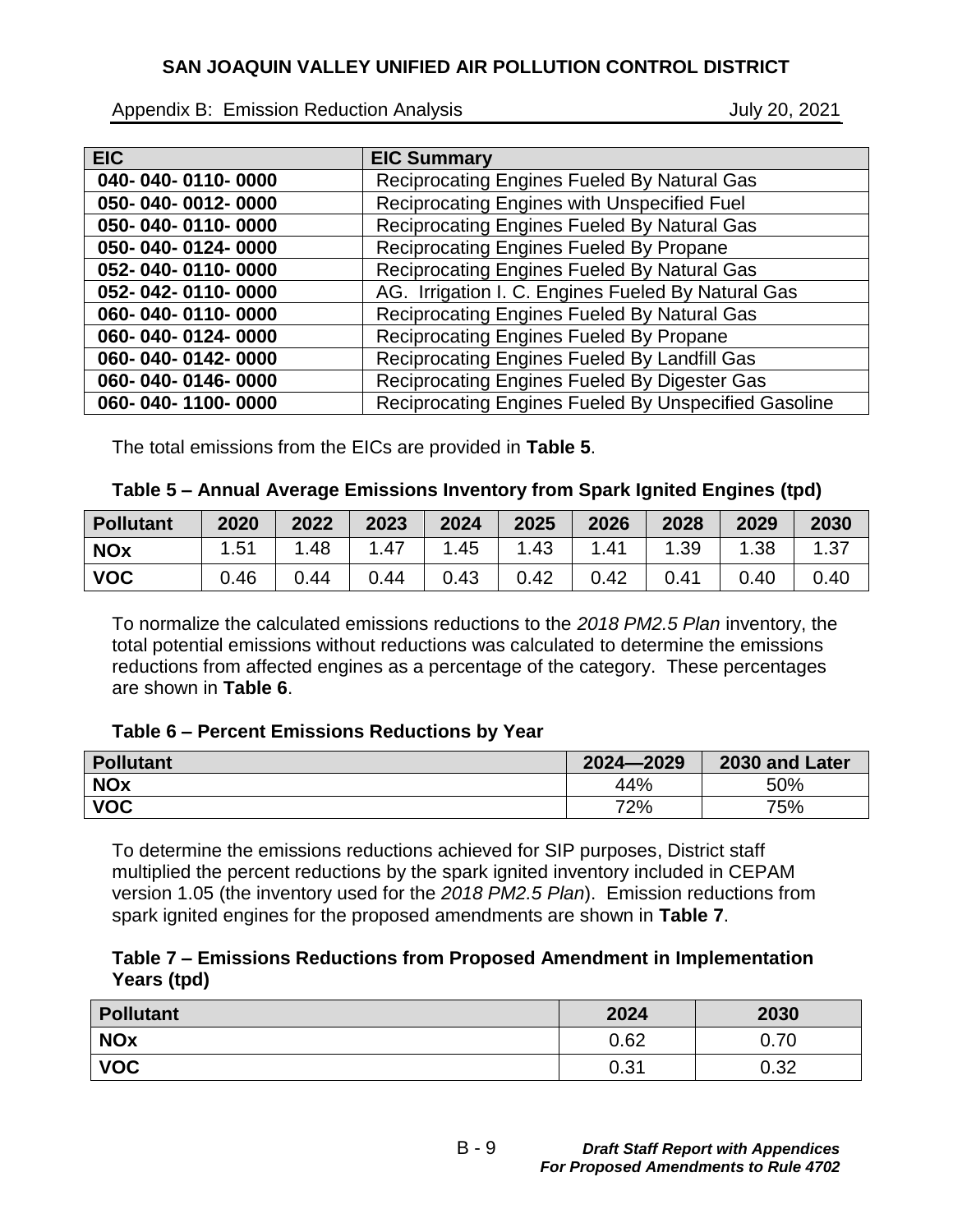#### Appendix B: Emission Reduction Analysis **Automakia and Accepts** 30, 2021

<span id="page-9-0"></span>**LB Gas Compression** 

#### **Engine Category Current NOx Permit Limit (ppmv) Current VOC Permit Limit (ppmv) Number of Units Sum of Engine Power (bhp) Proposed NOx Limit (ppmv) Proposed VOC Limit (ppmv) Sum of NOx Reductions (tpy) Sum of VOC Reductions (tpy) RB Cyclic Loaded, Field Gas Fueled**  50 | 250 | 7 | 1101 | 11 | 90 | 5.88 | 8.39 **RB Limited Limited** 25 250 18 7887 11 90 6.9 7.3 **RB Not Listed Above** 5 | 30 | 55 | 68064 | 11 | 90 | 0 | 0 5.8 | 14 | 1 | 460 | 11 | 90 | 0 | 0 6 | 25 | 1 | 539 | 11 | 90 | 0 | 0 9 | 350 | 32 | 8179 | 11 | 90 | 0 | 9.13 10.4 | 125 | 4 | 3360 | 11 | 90 | 0 | 1.4 11 350 99 56698 11 90 0 167.95 25 30 1 330 11 90 0.63 0 11.9 | 34.1 | 4 | 17780 | 40 | 90 | 0 | 0 64 | 212 | 3 | 978 | 40 | 90 | 3.21 | 5.68 65 | 750 | 8 | 9755 | 40 | 90 | 33.38 | 195.87

#### **Table 8- Estimated NOx and VOC Reductions from Proposed Amendments**

| 65  | 750 | 8 | 9755  | 40 | 90 | 33.38  | 195.87 |
|-----|-----|---|-------|----|----|--------|--------|
| 75  | 355 | 2 | 2000  | 40 | 90 | 9.58   | 25.23  |
| 83  | 710 | 6 | 30000 | 40 | 90 | 176.55 | 885.41 |
| 86  | 355 |   | 1000  | 40 | 90 | 6.3    | 12.61  |
| 88  | 710 | 3 | 6000  | 40 | 90 | 39.41  | 177.08 |
| 90  | 750 |   | 1000  | 40 | 90 | 6.84   | 31.42  |
| 95  | 710 | 3 | 15000 | 40 | 90 | 112.91 | 442.7  |
| 101 | 710 | 3 | 6000  | 40 | 90 | 50.09  | 177.08 |
|     |     |   |       |    |    |        |        |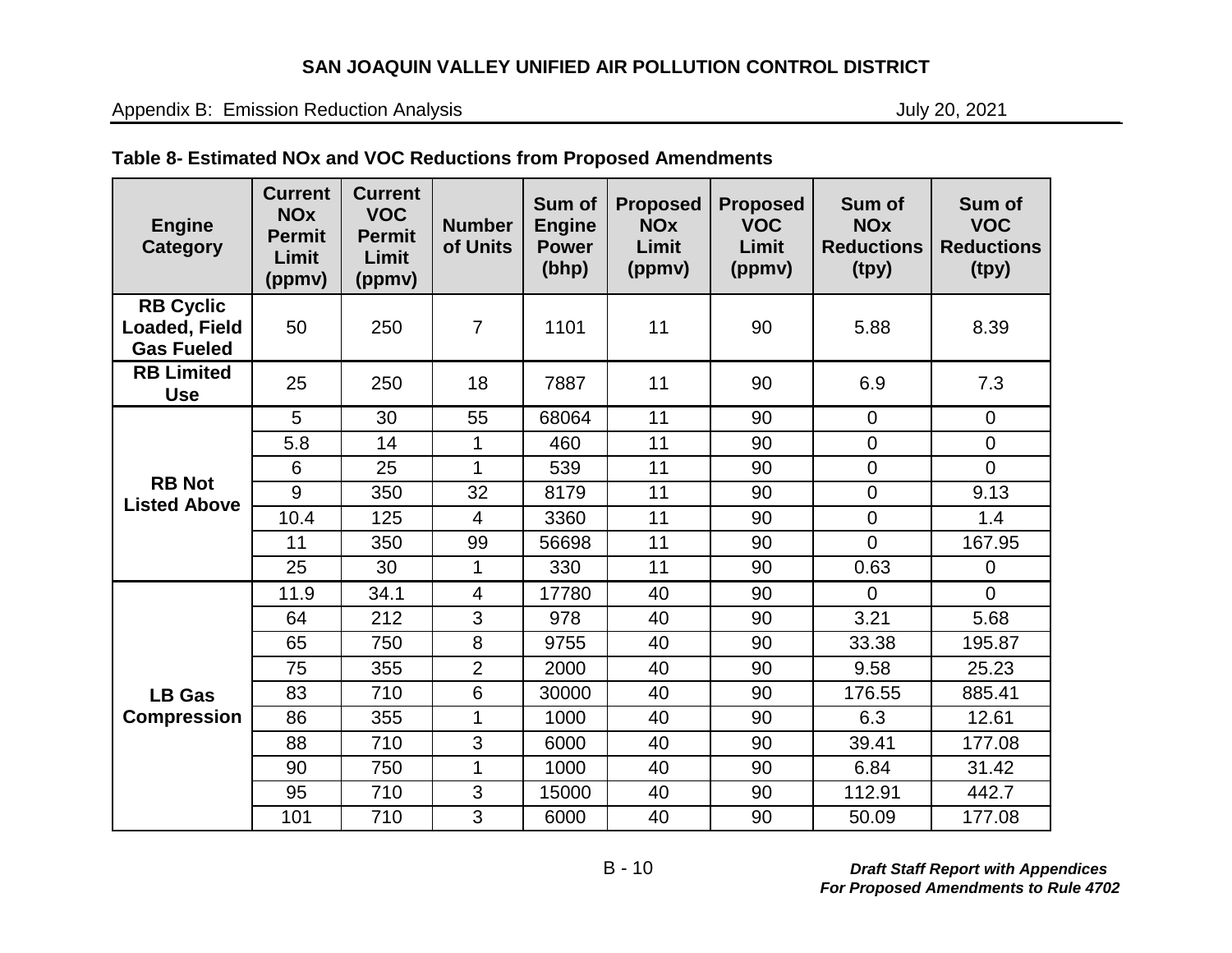Appendix B: Emission Reduction Analysis **According to the Control Control Control Control Control Control Control Control Control Control Control Control Control Control Control Control Control Control Control Control Cont** 

| <b>Engine</b><br><b>Category</b> | <b>Current</b><br><b>NO<sub>x</sub></b><br><b>Permit</b><br>Limit<br>(ppmv) | <b>Current</b><br><b>VOC</b><br><b>Permit</b><br>Limit<br>(ppmv) | <b>Number</b><br>of Units | Sum of<br><b>Engine</b><br><b>Power</b><br>(bhp) | <b>Proposed</b><br><b>NOx</b><br>Limit<br>(ppmv) | <b>Proposed</b><br><b>VOC</b><br>Limit<br>(ppmv) | Sum of<br><b>NOx</b><br><b>Reductions</b><br>(tpy) | Sum of<br><b>VOC</b><br><b>Reductions</b><br>(tpy) |
|----------------------------------|-----------------------------------------------------------------------------|------------------------------------------------------------------|---------------------------|--------------------------------------------------|--------------------------------------------------|--------------------------------------------------|----------------------------------------------------|----------------------------------------------------|
|                                  | 104                                                                         | 750                                                              | 3                         | 4000                                             | 40                                               | 90                                               | 35.04                                              | 79.83                                              |
|                                  | 10                                                                          | 20                                                               | $\overline{4}$            | 12048                                            | 40                                               | 90                                               | $\overline{0}$                                     | $\mathbf 0$                                        |
|                                  | 43                                                                          | 51                                                               | 1                         | 1175                                             | 40                                               | 90                                               | 0.48                                               | $\overline{0}$                                     |
| <b>LB Waste</b><br>Gas           | 50                                                                          | 57                                                               | 1                         | 892                                              | 40                                               | 90                                               | 1.22                                               | $\overline{0}$                                     |
|                                  | 64                                                                          | 122                                                              | 1                         | 577                                              | 40                                               | 90                                               | 1.9                                                | 0.88                                               |
|                                  | 65                                                                          | 750                                                              | 6                         | 6834                                             | 40                                               | 90                                               | 23.38                                              | 84.73                                              |
|                                  | 5                                                                           | 25                                                               | 1                         | 1737                                             | 11                                               | 90                                               | $\overline{0}$                                     | $\mathbf 0$                                        |
| <b>LB Not Listed</b>             | 9                                                                           | 48                                                               | 4                         | 7667                                             | 11                                               | 90                                               | $\mathbf 0$                                        | $\overline{0}$                                     |
| Above                            | 10                                                                          | 24                                                               | 3                         | 3736                                             | 11                                               | 90                                               | $\mathbf 0$                                        | $\overline{0}$                                     |
|                                  | 11                                                                          | 21                                                               | 8                         | 8002                                             | 11                                               | 90                                               | $\mathbf 0$                                        | $\mathbf 0$                                        |
|                                  | 2.8                                                                         | $6\phantom{1}6$                                                  | 1                         | 398                                              | 11                                               | 90                                               | $\overline{0}$                                     | $\overline{0}$                                     |
|                                  | 14.1                                                                        | $\overline{2}$                                                   | 5                         | 1010                                             | 11                                               | 90                                               | 0.07                                               | $\overline{0}$                                     |
|                                  | 14.8                                                                        | $\overline{2}$                                                   | 1                         | 202                                              | 11                                               | 90                                               | 0.02                                               | $\mathbf 0$                                        |
|                                  | 19.8                                                                        | 4                                                                | $\overline{4}$            | 500                                              | 11                                               | 90                                               | 0.1                                                | $\overline{0}$                                     |
|                                  | 20                                                                          | 30                                                               | 1                         | 380                                              | 11                                               | 90                                               | 0.08                                               | $\overline{0}$                                     |
|                                  | 20.1                                                                        | 3                                                                | 1                         | 200                                              | 11                                               | 90                                               | 0.04                                               | $\mathbf 0$                                        |
| <b>AO Rich-</b><br><b>Burn</b>   | 30                                                                          | 25                                                               | 8                         | 1770                                             | 11                                               | 90                                               | 0.76                                               | $\mathbf 0$                                        |
|                                  | 31                                                                          | $\overline{\mathbf{4}}$                                          | 1                         | 159                                              | 11                                               | 90                                               | 0.07                                               | $\overline{0}$                                     |
|                                  | 36                                                                          | 5                                                                | 1                         | 173                                              | 11                                               | 90                                               | 0.1                                                | $\overline{0}$                                     |
|                                  | 38                                                                          | 79                                                               | 1                         | 250                                              | 11                                               | 90                                               | 0.15                                               | $\mathbf 0$                                        |
|                                  | 40.9                                                                        | $6\phantom{1}6$                                                  | 1                         | 174                                              | 11                                               | 90                                               | 0.12                                               | $\mathbf 0$                                        |
|                                  | 42                                                                          | $\overline{7}$                                                   | 1                         | 129                                              | 11                                               | 90                                               | 0.09                                               | $\overline{0}$                                     |
|                                  | 70                                                                          | 138                                                              | 1                         | 151                                              | 11                                               | 90                                               | 0.2                                                | 0.06                                               |

B - 11 *Draft Staff Report with Appendices For Proposed Amendments to Rule 4702*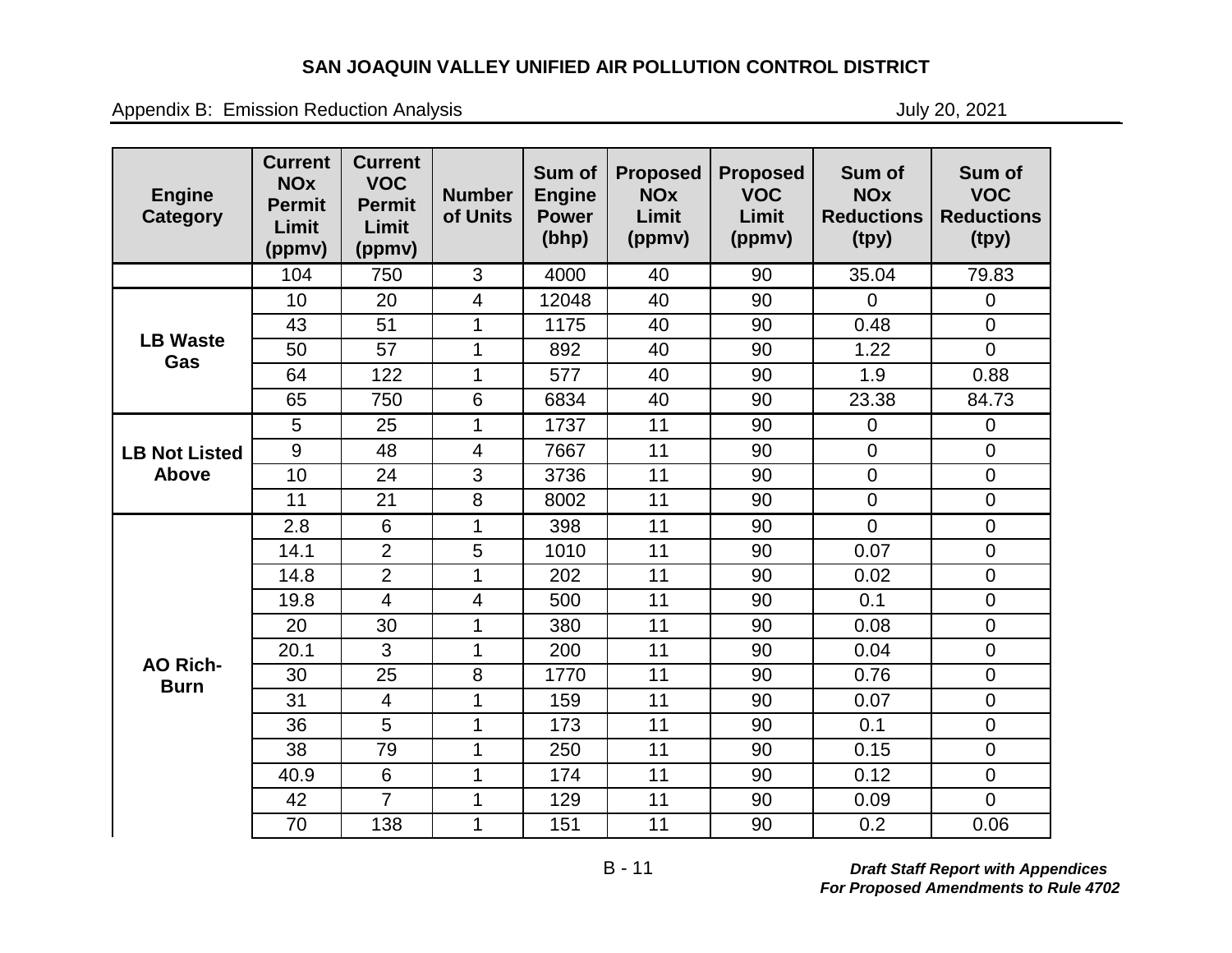Appendix B: Emission Reduction Analysis **According to the Control Control Control Control Control Control Control Control Control Control Control Control Control Control Control Control Control Control Control Control Cont** 

| <b>Engine</b><br><b>Category</b> | <b>Current</b><br><b>NOx</b><br><b>Permit</b><br>Limit<br>(ppmv) | <b>Current</b><br><b>VOC</b><br><b>Permit</b><br>Limit<br>(ppmv) | <b>Number</b><br>of Units | Sum of<br><b>Engine</b><br><b>Power</b><br>(bhp) | <b>Proposed</b><br><b>NOx</b><br>Limit<br>(ppmv) | <b>Proposed</b><br><b>VOC</b><br><b>Limit</b><br>(ppmv) | Sum of<br><b>NOx</b><br><b>Reductions</b><br>(tpy) | Sum of<br><b>VOC</b><br><b>Reductions</b><br>(tpy) |
|----------------------------------|------------------------------------------------------------------|------------------------------------------------------------------|---------------------------|--------------------------------------------------|--------------------------------------------------|---------------------------------------------------------|----------------------------------------------------|----------------------------------------------------|
|                                  | 90                                                               | 750                                                              | 333                       | 74119                                            | 11                                               | 90                                                      | 131.73                                             | 82.83                                              |
| <b>AO Lean-</b><br><b>Burn</b>   | 33                                                               | 21                                                               | $\overline{2}$            | 644                                              | 11                                               | 90                                                      | $\mathbf 0$                                        | $\mathbf 0$                                        |
|                                  | 38                                                               | $\overline{2}$                                                   | $\overline{2}$            | 644                                              | 11                                               | 90                                                      | $\mathbf 0$                                        | $\mathbf 0$                                        |
|                                  | 39                                                               | 17                                                               | 1                         | 322                                              | 11                                               | 90                                                      | $\mathbf 0$                                        | $\mathbf 0$                                        |
|                                  | 40                                                               | $\overline{7}$                                                   | 1                         | 322                                              | 11                                               | 90                                                      | $\overline{0}$                                     | $\boldsymbol{0}$                                   |
|                                  | 42.3                                                             | $6\phantom{1}$                                                   | 14                        | 4503                                             | 11                                               | 90                                                      | $\overline{0}$                                     | $\mathbf 0$                                        |
|                                  | 43                                                               | 6                                                                | 10                        | 3220                                             | 11                                               | 90                                                      | $\overline{0}$                                     | $\mathbf 0$                                        |
|                                  | 50                                                               | 16                                                               | 1                         | 240                                              | 11                                               | 90                                                      | 0.21                                               | $\boldsymbol{0}$                                   |
|                                  | 50.2                                                             | 6                                                                | 1                         | 241                                              | 11                                               | 90                                                      | 0.21                                               | $\mathbf 0$                                        |
|                                  | 74                                                               | 70                                                               | 1                         | 449                                              | 11                                               | 90                                                      | 0.64                                               | $\mathbf 0$                                        |
|                                  | 79                                                               | 50                                                               | 1                         | 322                                              | 11                                               | 90                                                      | 0.49                                               | $\mathbf 0$                                        |
|                                  | 83.6                                                             | 50                                                               | 9                         | 4497                                             | 11                                               | 90                                                      | 7.34                                               | $\overline{0}$                                     |
|                                  | 90                                                               | 750                                                              | $\overline{7}$            | 1563                                             | 11                                               | 90                                                      | 2.77                                               | 3.33                                               |
|                                  | 150                                                              | 750                                                              | 88                        | 22085                                            | 11                                               | 90                                                      | 69.06                                              | 108.68                                             |
| <b>AO Lean-</b>                  | 10                                                               | 24                                                               | 1                         | 1215                                             | 43                                               | 90                                                      | $\mathbf 0$                                        | $\mathbf 0$                                        |
| <b>Burn</b>                      | 11                                                               | 21                                                               | 1                         | 1057                                             | 43                                               | 90                                                      | $\overline{0}$                                     | $\boldsymbol{0}$                                   |
| <b>Digester</b><br><b>Engine</b> | 150                                                              | 87                                                               | $\overline{2}$            | 400                                              | 43                                               | 90                                                      | 5.86                                               | $\mathbf 0$                                        |
| <b>AO Lean-</b>                  | 49.4                                                             | 750                                                              | $\overline{2}$            | 644                                              | 43                                               | 90                                                      | 0.09                                               | 3.33                                               |
| <b>Burn Permit</b><br><b>Mod</b> | 50                                                               | $\overline{7}$                                                   | 3                         | 966                                              | 43                                               | 90                                                      | 0.15                                               | $\mathbf 0$                                        |
| <b>Dormant AO</b><br>Lean-Burn   | 0                                                                | $\mathbf 0$                                                      | 3                         | 1811                                             | $\mathbf 0$                                      | 90                                                      | $\boldsymbol{0}$                                   | $\boldsymbol{0}$                                   |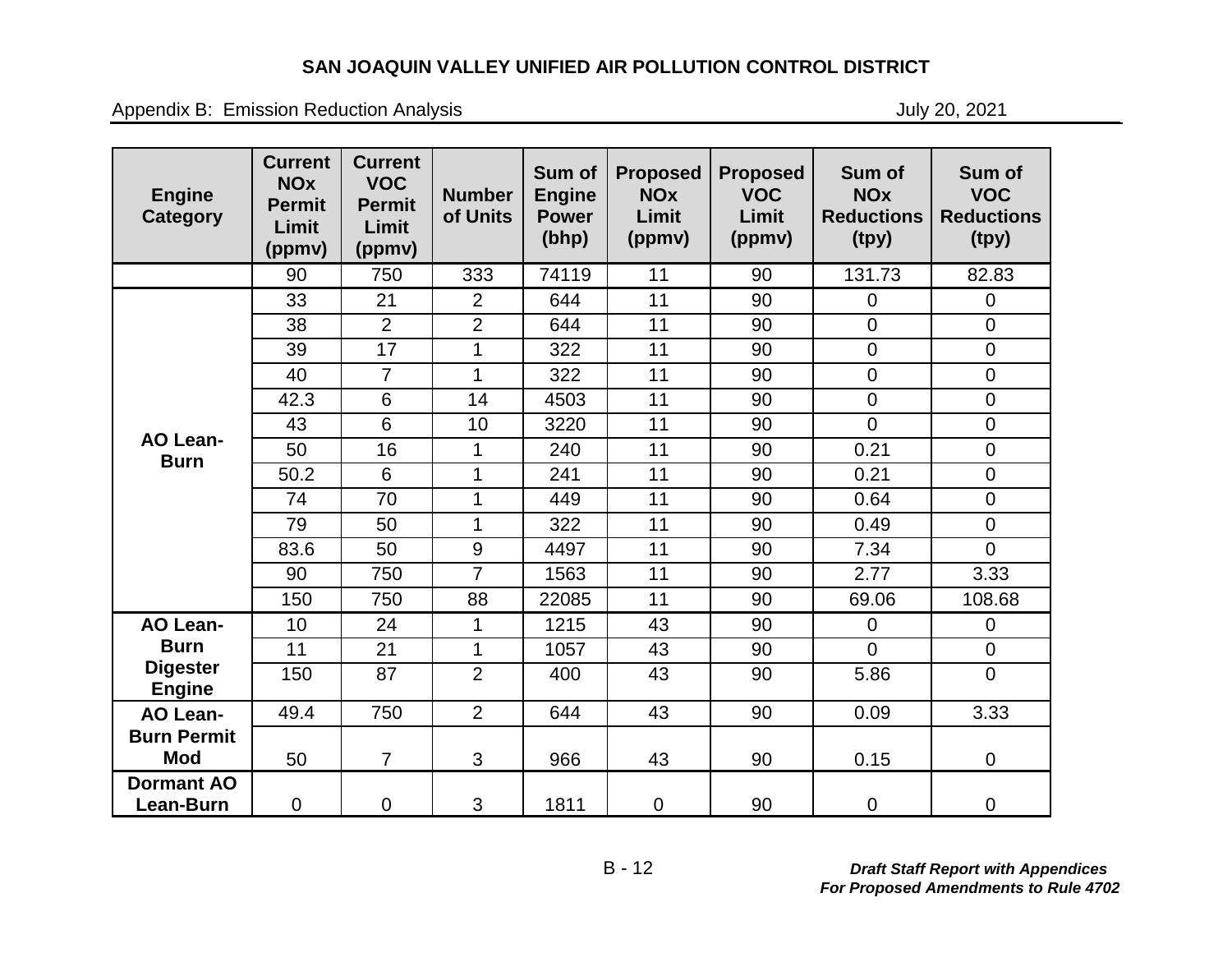Appendix B: Emission Reduction Analysis **According to the Control Control Control Control Control Control Control Control Control Control Control Control Control Control Control Control Control Control Control Control Cont** 

| <b>Engine</b><br><b>Category</b>                       | <b>Current</b><br><b>NO<sub>x</sub></b><br><b>Permit</b><br>Limit<br>(ppmv) | <b>Current</b><br><b>VOC</b><br><b>Permit</b><br>Limit<br>(ppmv) | <b>Number</b><br>of Units | Sum of<br><b>Engine</b><br><b>Power</b><br>(bhp) | <b>Proposed</b><br><b>NO<sub>x</sub></b><br>Limit<br>(ppmv) | <b>Proposed</b><br><b>VOC</b><br>Limit<br>(ppmv) | Sum of<br><b>NO<sub>x</sub></b><br><b>Reductions</b><br>(tpy) | Sum of<br><b>VOC</b><br><b>Reductions</b><br>(tpy) |
|--------------------------------------------------------|-----------------------------------------------------------------------------|------------------------------------------------------------------|---------------------------|--------------------------------------------------|-------------------------------------------------------------|--------------------------------------------------|---------------------------------------------------------------|----------------------------------------------------|
| <b>Digester</b><br><b>Engine</b>                       |                                                                             |                                                                  |                           |                                                  |                                                             |                                                  |                                                               |                                                    |
| <b>Dormant AO</b><br><b>Rich-Burn</b>                  | $\mathbf 0$                                                                 | $\overline{0}$                                                   | $\overline{4}$            | 675                                              | $\overline{0}$                                              | 90                                               | $\mathbf 0$                                                   | $\mathbf 0$                                        |
| <b>Dormant LB</b><br><b>Not Listed</b><br><b>Above</b> | $\mathbf 0$                                                                 | $\overline{0}$                                                   | 3                         | 1100                                             | $\overline{0}$                                              | 90                                               | $\mathbf 0$                                                   | $\pmb{0}$                                          |
| <b>Dormant RB</b><br><b>Not Listed</b><br><b>Above</b> | $\mathbf 0$                                                                 | $\overline{0}$                                                   | 5                         | 1921                                             | 0                                                           | 90                                               | $\mathbf 0$                                                   | $\mathbf 0$                                        |
| <b>Grand Total</b>                                     |                                                                             |                                                                  |                           |                                                  |                                                             |                                                  | 734.05                                                        | 2510.92                                            |